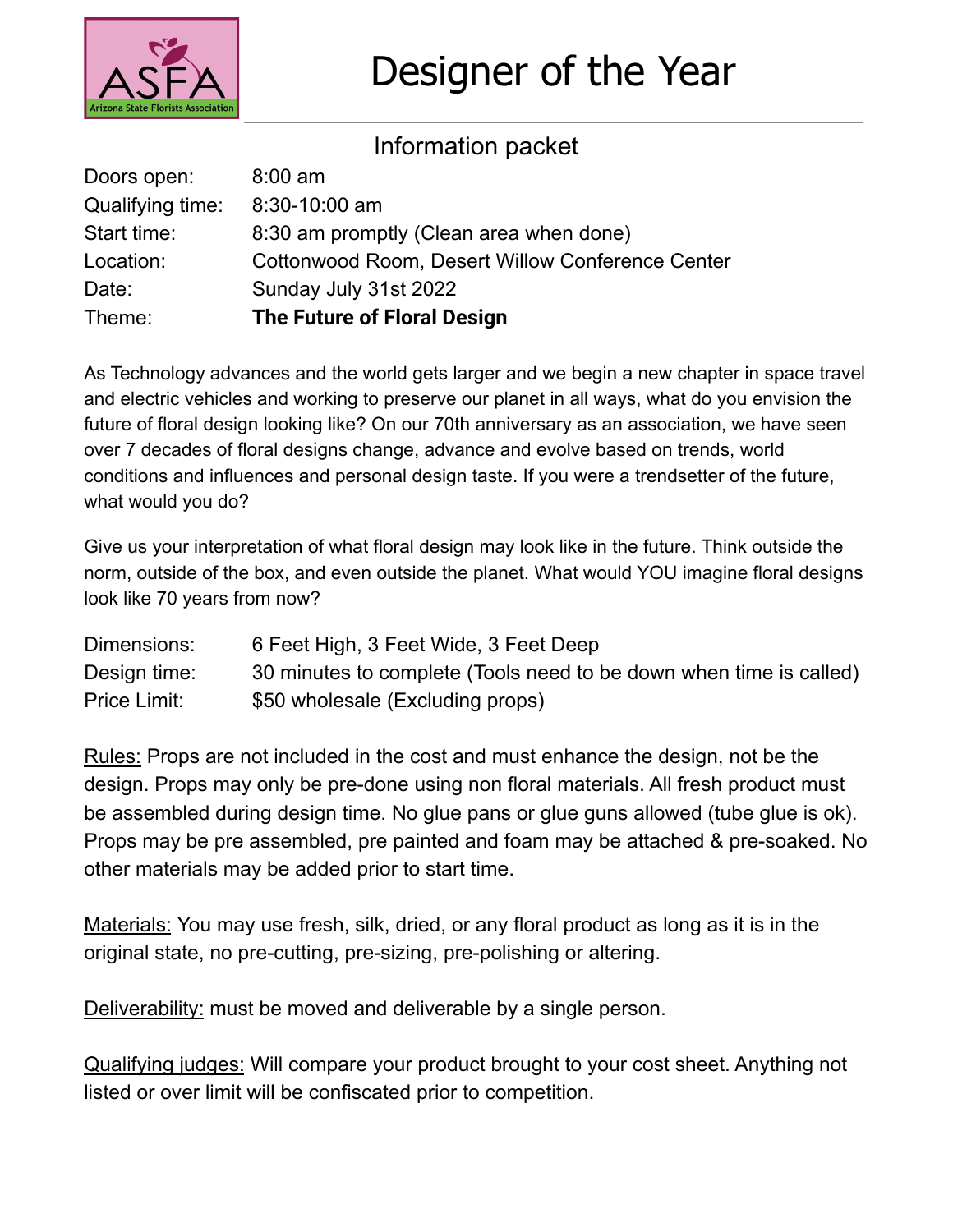

Design Judges: There will be 3 qualified judges evaluating each design based on the attached score sheet. Combined scores of both pieces will reflect the placement of the winners.

## **Guidelines**

- You must be registered for the 2020 convention
- You must be an ASFA member in good standing or work at any ASFA shop
- You will be given #'s for both pieces and judged by these only
- All names or shops information will be kept confidential
- No spray painting or glue guns allowed
- No flammable products such as candles, sparklers, torches, etc are permitted
- Both arrangements will be moved for judging
- Score sheets may not be returned
- Your registration form and fee must be returned by July 11th 2020

## What can disqualify me?

- Not being set up between 6:30-7:00 am the morning of the competition. This is the qualifying time and if you are not there with a cost sheet you will not qualify.
- If you exceed any of the size restriction there will be a 10 point penalty. You must stay within the 6 ft tall/3 ft wide/3 ft deep boundaries.
- If you continue to work after the timer has said "Stop", you will be disqualified. You will have 30 minutes to design your piece with a 15, 10, 5, and 1 minute warning.
- If you do not present a cost sheet with your products, you will be disqualified. The maximum wholesale price is not to exceed \$50.00. The Qualifying judge will check your cost sheet against your buckets. If you have product not listed on the cost sheet it will be confiscated. You may only use what you have listed on the cost sheet.
- Props must be within the size restrictions. If not you will be disqualified. **Pre-made props cannot** be made up using any floral product (mosses, vines, willow, branches etc). **Props can** be pre-made using non floral construction materials such as stone, metal, plastic, piping, etc. If you have a question please call the contest director. **No floral material may be pre-attached to your prop.**
- The materials used in your design must be their natural stem length or original purchase state. Nothing can be pre-cut, pre-measured, pre-painted or pre-polished. Altered materials will be confiscated.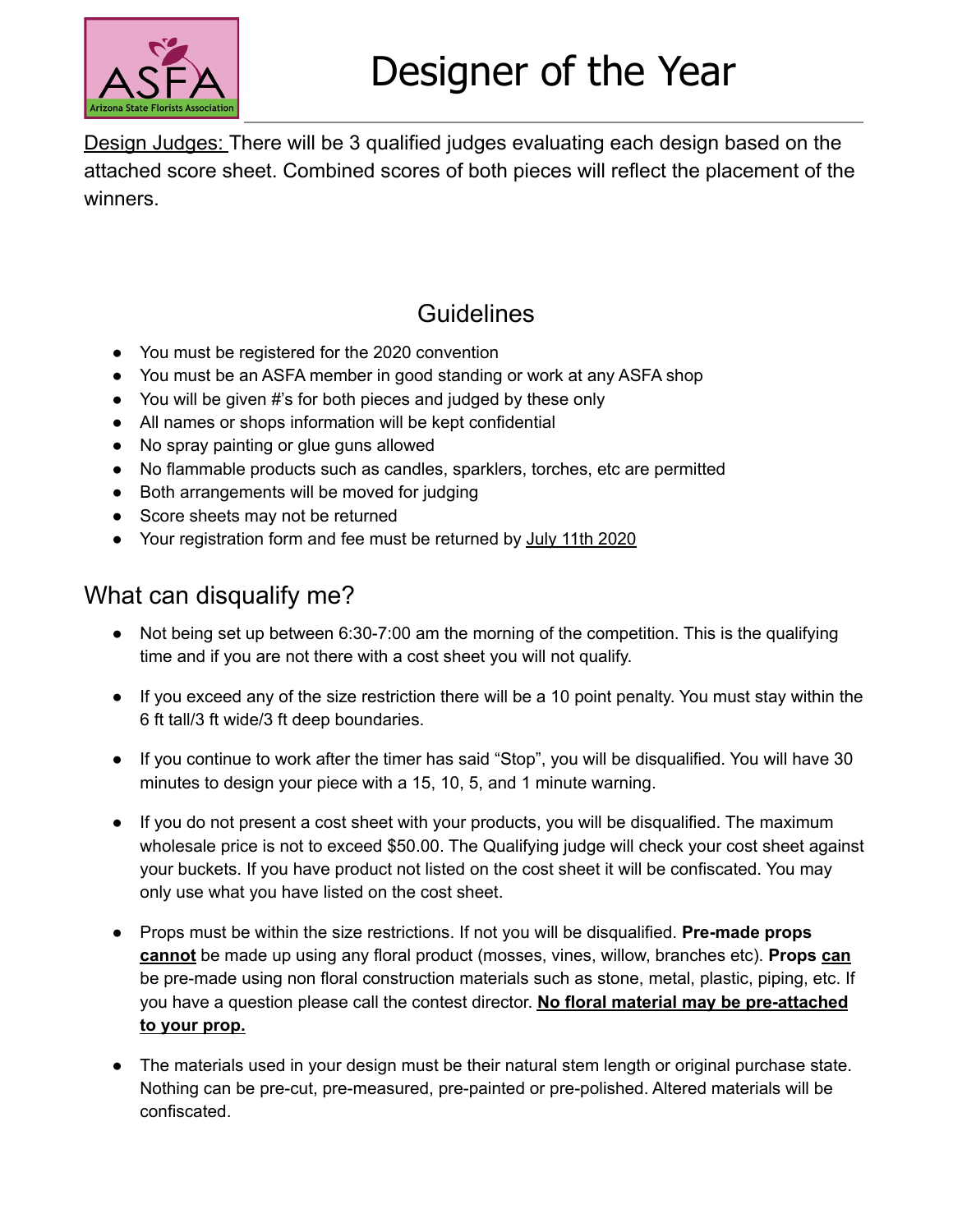

### Please follow the rules and there will be no questions or issues. Thank you!

## Registration Form

| Name                                                                                                                                                                                                                           |  |  |
|--------------------------------------------------------------------------------------------------------------------------------------------------------------------------------------------------------------------------------|--|--|
|                                                                                                                                                                                                                                |  |  |
| Address experience and the contract of the contract of the contract of the contract of the contract of the contract of the contract of the contract of the contract of the contract of the contract of the contract of the con |  |  |
|                                                                                                                                                                                                                                |  |  |
|                                                                                                                                                                                                                                |  |  |
| \$25.00 Entry fee must accompany registration form                                                                                                                                                                             |  |  |
| (Cash, check or Credit cards accepted. Please make checks payable to ASFA)                                                                                                                                                     |  |  |
| If you would like to pay by credit card, please fill out the form below or call the Director with the CC info                                                                                                                  |  |  |
| Please use my CC: MC Visa Amex Discover                                                                                                                                                                                        |  |  |
|                                                                                                                                                                                                                                |  |  |
|                                                                                                                                                                                                                                |  |  |

#### **"Agreement of Said Rules"**

I have read all contestant rules and guidelines and understand these terms. I will abide by these said *rules and understand that the judges decisions are final. ASFA is not responsible for any damages, lost or stolen props or materials. I will exhibit professionalism during the competition. The winner of the "Designer of the Year" contest may go on to represent ASFA in the California "Top Ten". The second* and third place winners may also represent ASFA at their own expense if they choose to do so. ASFA will pay their entry fee. If you win this contest and choose not to attend "Top Ten" you will forfeit the *\$500 toward expenses.*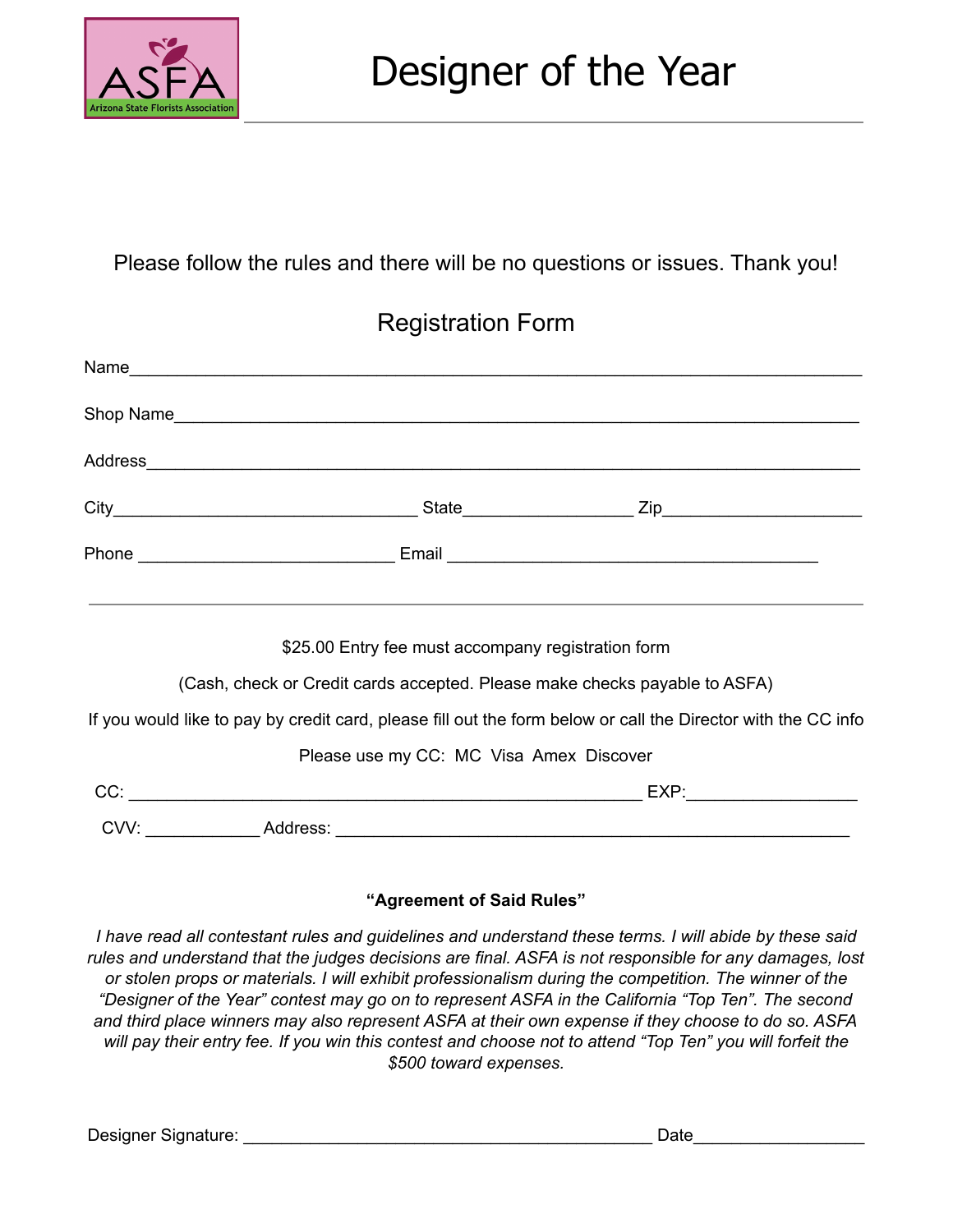

#### Please return this form and payment by: July 11th 2022

Brian Vetter AAF AIFD PFCI AzMF 4840 E Dale Lane Cave Creek Arizona 85331 602-908-9024 [bvetter.aifd@yahoo.com](mailto:bvetter.aifd@yahoo.com)

## Score Sheet

| 1.                       | <b>Principles of Design</b>                                         |       |       |      |     | $(45 \text{ pts total})$ |
|--------------------------|---------------------------------------------------------------------|-------|-------|------|-----|--------------------------|
|                          | Composition: Selection and grouping of components to create pattern |       |       |      |     |                          |
|                          | 5( )                                                                | 4()   | 3()   | 2()  | 1() |                          |
|                          | Harmony: Relationship between Components chosen                     |       |       |      |     |                          |
|                          | 5( )                                                                | 4()   | 3()   | 2()  | 1() |                          |
|                          | Focal Point: Point of origin or convergence                         |       |       |      |     |                          |
|                          | 5( )                                                                | 4()   | 3()   | 2()  | 1() |                          |
|                          | Visual Balance: Creates feeling of stability/security               |       |       |      |     |                          |
|                          | 5( )                                                                | 4( )  | 3()   | 2()  | 1() |                          |
|                          | Proportion: Relationship of units to each other in size/setting     |       |       |      |     |                          |
|                          | 5()                                                                 | 4()   | 3()   | 2()  | 1() |                          |
|                          | Line: Visual path the eye follows throughout arrangement            |       |       |      |     |                          |
|                          | 5( )                                                                | 4()   | 3()   | 2()  | 1() |                          |
|                          | Rhythm: Apparent flow of line to/from the focal point               |       |       |      |     |                          |
|                          | 5( )                                                                | 4()   | 3()   | 2()  | 1() |                          |
|                          | Texture: Physical surface of materials affecting sight/touch        |       |       |      |     |                          |
|                          | 5( )                                                                | 4()   | 3()   | 2()  | 1() |                          |
|                          | Color: Correct use in creating personality/balance/effect           |       |       |      |     |                          |
|                          | 5( )                                                                | 4()   | 3()   | 2( ) | 1() |                          |
|                          |                                                                     |       |       |      |     |                          |
|                          | 2. Theme                                                            |       |       |      |     |                          |
|                          | Design creates an obvious suggestion of topic (10 pts)              |       |       |      |     |                          |
|                          | 10( )                                                               | 8()   | 6()   | 4()  | 2() |                          |
|                          | 3. Mechanics & Technical Execution                                  |       |       |      |     |                          |
|                          | Assembly & Cleanliness of structure (20 pts)                        |       |       |      |     |                          |
|                          | 20()                                                                | 15( ) | 10( ) | 5( ) | 2() |                          |
|                          | 4. Originality                                                      |       |       |      |     |                          |
|                          | The uniqueness of the design (10 pts)                               |       |       |      |     |                          |
|                          | 10( )                                                               | 8 ()  | 6()   | 4()  | 2() |                          |
|                          | 5. Props                                                            |       |       |      |     |                          |
|                          | Props enhance/design not be/design (10 pts)                         |       |       |      |     |                          |
|                          | 10( )                                                               | 8( )  | 6()   | 4()  | 2() |                          |
| 6. Quality of materials: |                                                                     |       |       |      |     |                          |
|                          | Materials are fresh and in good condition (5pts)                    |       |       |      |     |                          |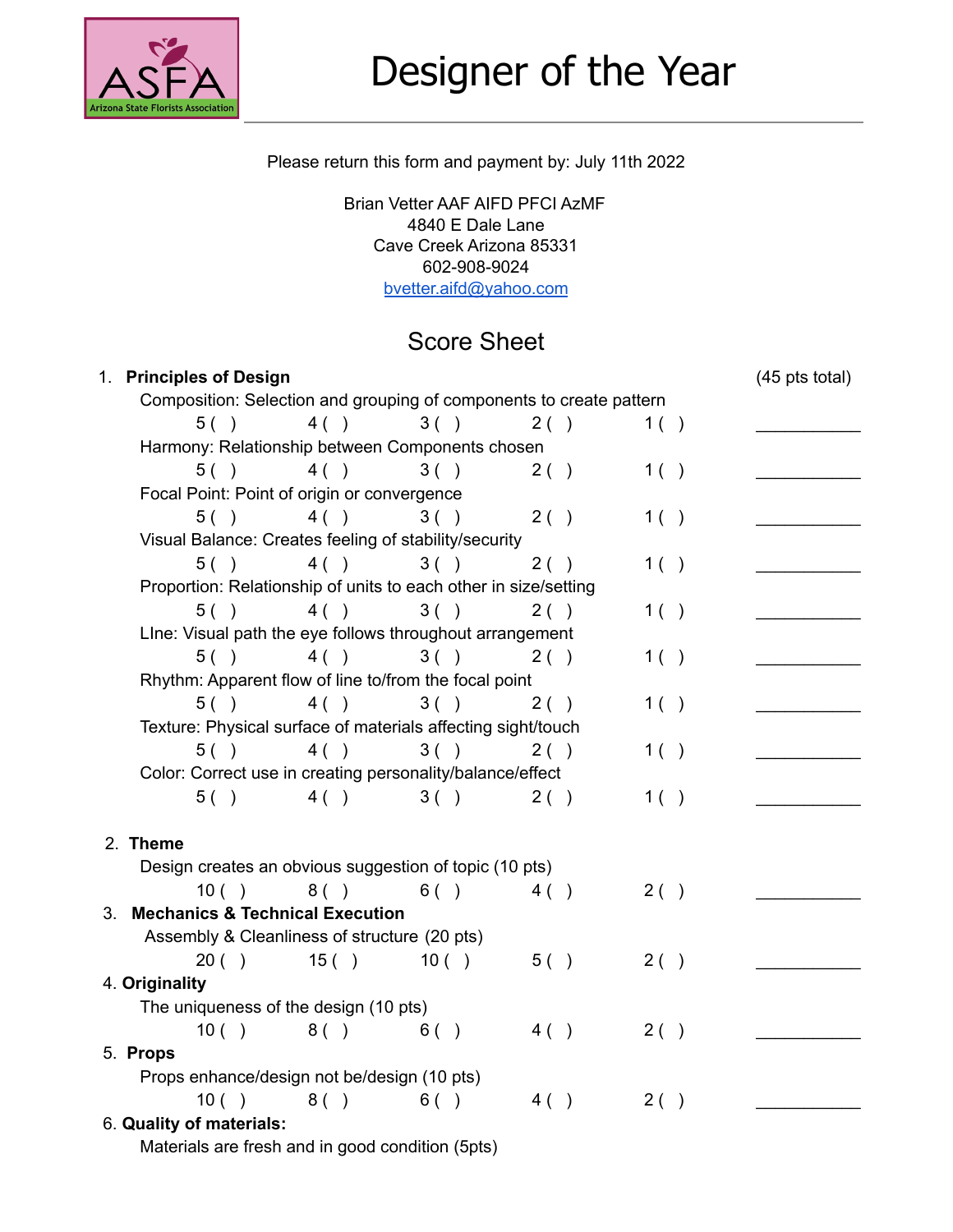

# Designer of the Year

 $\mathcal{L}_\mathcal{L} = \{ \mathcal{L}_\mathcal{L} = \{ \mathcal{L}_\mathcal{L} = \{ \mathcal{L}_\mathcal{L} = \{ \mathcal{L}_\mathcal{L} = \{ \mathcal{L}_\mathcal{L} = \{ \mathcal{L}_\mathcal{L} = \{ \mathcal{L}_\mathcal{L} = \{ \mathcal{L}_\mathcal{L} = \{ \mathcal{L}_\mathcal{L} = \{ \mathcal{L}_\mathcal{L} = \{ \mathcal{L}_\mathcal{L} = \{ \mathcal{L}_\mathcal{L} = \{ \mathcal{L}_\mathcal{L} = \{ \mathcal{L}_\mathcal{$ 

## $5() \qquad 4() \qquad 3() \qquad 2() \qquad 1() \qquad 2()$

Comments: \_\_\_\_\_\_\_\_\_\_\_\_\_\_\_\_\_\_\_\_\_\_\_\_\_\_\_\_\_\_\_\_\_\_\_\_\_\_\_\_\_\_\_\_\_\_\_\_\_\_\_\_\_\_\_\_\_\_\_\_\_\_\_\_\_\_\_\_\_\_\_\_

(100 points possible) and the contract of the Design score: Letter and the Design score:

( ) Designers Choice ( ) Surprise Package

## Cost Sheet

\_\_\_\_\_\_\_\_\_\_\_\_\_\_\_\_\_\_\_\_\_\_\_\_\_\_\_\_\_\_\_\_\_\_\_\_\_\_\_\_\_\_\_\_\_\_\_\_\_\_\_\_\_\_\_\_\_\_\_\_\_\_\_\_\_\_\_\_\_\_\_\_\_\_\_\_\_\_\_\_\_

Contestant Name\_\_\_\_\_\_\_\_\_\_\_\_\_\_\_\_\_\_\_\_\_\_\_\_Table Number\_\_\_\_\_\_\_\_\_\_\_\_\_

| <b>Materials</b> | Quantity | Local Price   Total Price |  |
|------------------|----------|---------------------------|--|
|                  |          |                           |  |
|                  |          |                           |  |
|                  |          |                           |  |
|                  |          |                           |  |
|                  |          |                           |  |
|                  |          |                           |  |
|                  |          |                           |  |
|                  |          |                           |  |
|                  |          |                           |  |
|                  |          |                           |  |
|                  |          |                           |  |
|                  |          |                           |  |
|                  |          |                           |  |
|                  |          |                           |  |

Total Price of the design\_\_\_\_\_\_\_\_\_\_\_\_\_\_\_\_\_\_\_\_

Price limit is not to include your prop and must not exceed \$50 by local Wholesale Prices